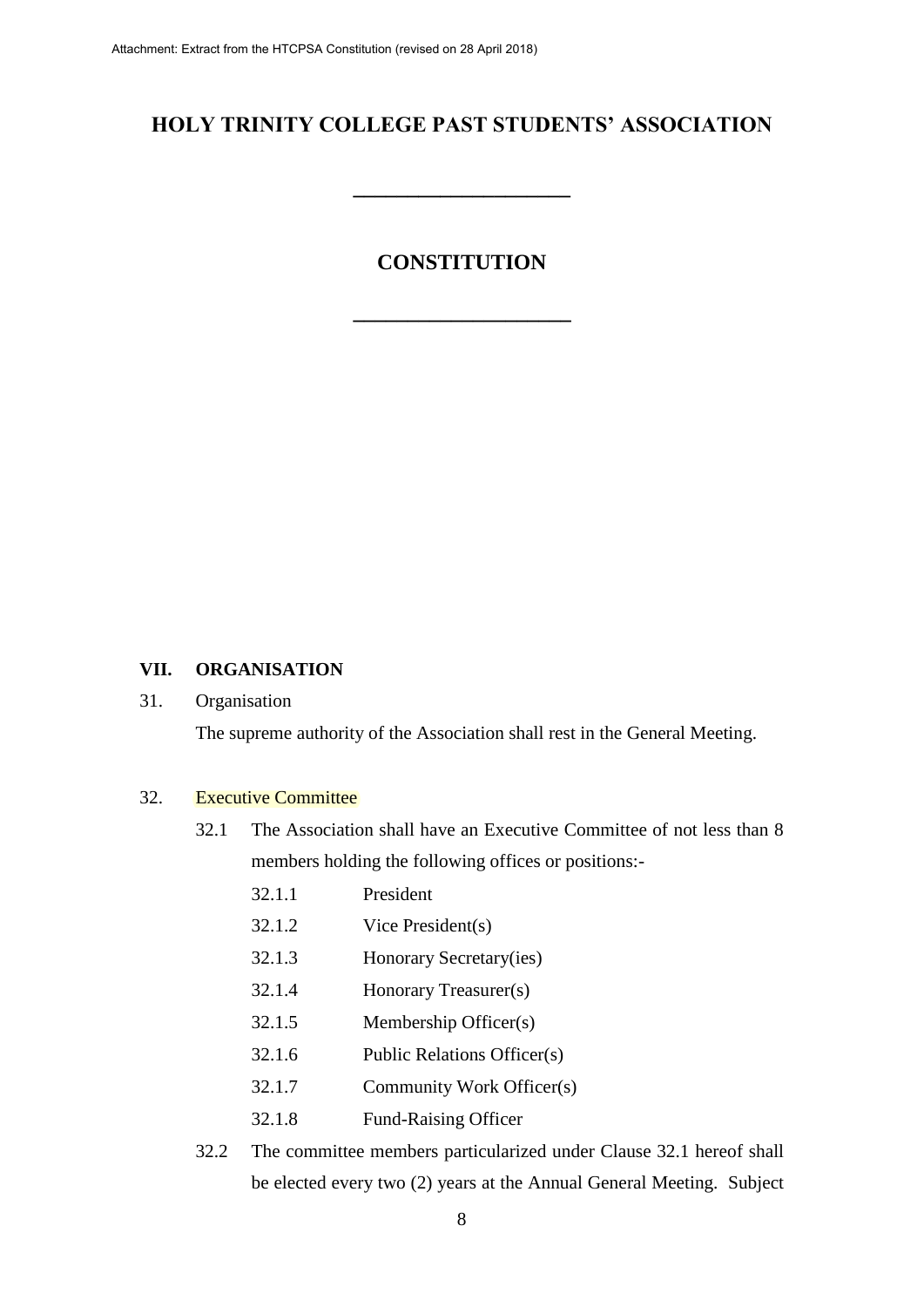to Clauses 33.5, 33.6 and 35 hereof, all committee members shall hold office from September of the year of election for twenty-four (24) calendar months.

32.3 Retiring committee members shall be eligible for re-election.

## 33. Functions and Powers of the Executive Committee

- 33.1 The Executive Committee shall enforce resolutions passed and adopted at the General Meetings.
- 33.2 The management of the Association shall be vested in the Executive Committee who shall have the power to administer and operate the affairs, business and activities of the Association and do all acts and deeds incidental or conducive thereto and to the attainment of the Objects and execute all documents for that intent and purpose, including but not limited to properly apply the funds, property and assets of the Association for the Objects, pay off all the expenses necessarily incurred by and discharge all liabilities of the Association.
- 33.3 The Executive Committee may from time to time make rules, regulations, directives or guidelines for the administration and operation of the affairs, business and activities of the Association.
- 33.4 The Executive Committee may from time to time make rules, regulations, directives or guidelines for the exercise of powers and discharge of duties by the Alumni Manager of the Association.
- 33.5 In the event that any vacancy shall occur in any office of the Executive Committee by reason of the matters set out under Clause 35 hereof, the Executive Committee shall have the power to appoint person(s) as they deem fit and proper from the Ordinary Members or the Life Members of the Association to fill the office or position so vacated until the next election at the Annual General Meeting.
- 33.6 Subject to Clause 33.7 hereof, the Executive Committee shall have the power to appoint person(s) from the Ordinary Members or the Life Members of the Association to such other office or position or subcommittee as they deem fit and proper at any time and shall determine the functions, duties and powers of these offices or positions or subcommittees so appointed.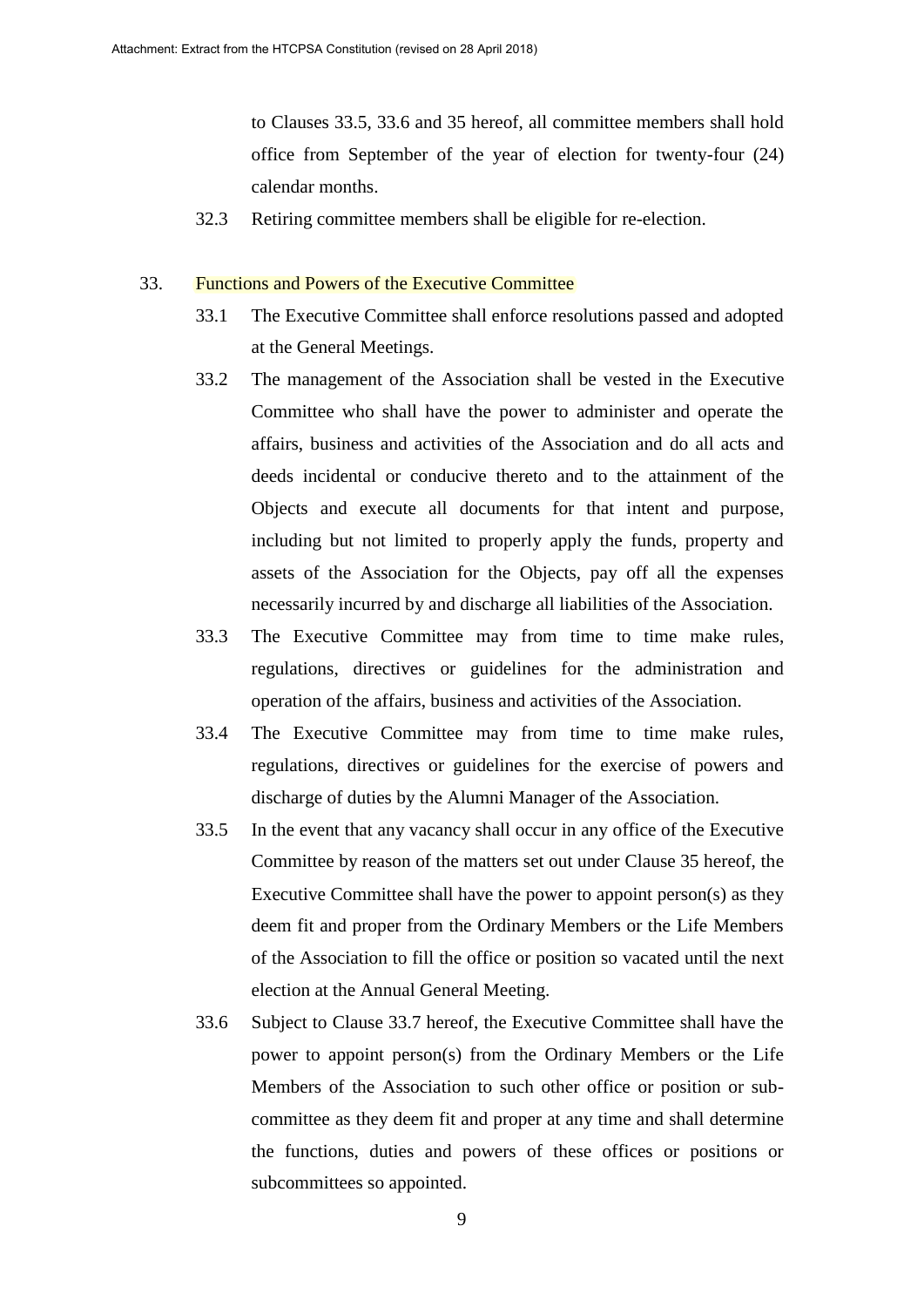- 33.7 In the event that a sub-committee is appointed pursuant to Clause 33.6 hereof, the Executive Committee shall appoint one of its members to be the Head of each and every sub-committee so appointed.
- 33.8 All additional offices, positions and sub-committees appointed pursuant to Clause 33.6 hereof shall be regarded as members or constituent parts of the Executive Committee for all intents and purposes.

#### 34. Meetings and Duties of the Executive Committee

- 34.1 The Executive Committee may meet together for the dispatch of business, adjourn or otherwise regulate their meetings for that intent and purpose as they may think fit and proper. The quorum of all meetings of the Executive Committee shall be four (4).
- 34.2 The President shall be the Head of the Executive Committee. She shall be in charge of the management and operations of the Executive Committee and the Association, and shall preside at all meetings of the Executive Committee.
- 34.3 The Vice President shall assist the President in undertaking the management and operations of the Executive Committee and the Association. In the event that the President is absent, on leave, or has vacated her office or position or is otherwise unable to carry out her duties and obligations, the Vice President shall be the Acting President and shall carry out the duties of the President. In the event that both the President and the Vice President are absent, on leave, or have vacated their offices or positions or are otherwise unable to carry out their respective duties and obligations, one of the committee members shall be the Acting President and shall carry out the duties of the President. In the absence of any volunteer, the committee members shall be entitled to vote and appoint one of them to be the Acting President.
- 34.4 The Honorary Secretary shall be responsible for all secretarial work of the Association. Save as otherwise specified, she shall attend to all correspondence of the Association generally and shall record the minutes of all meetings which shall properly be kept in books.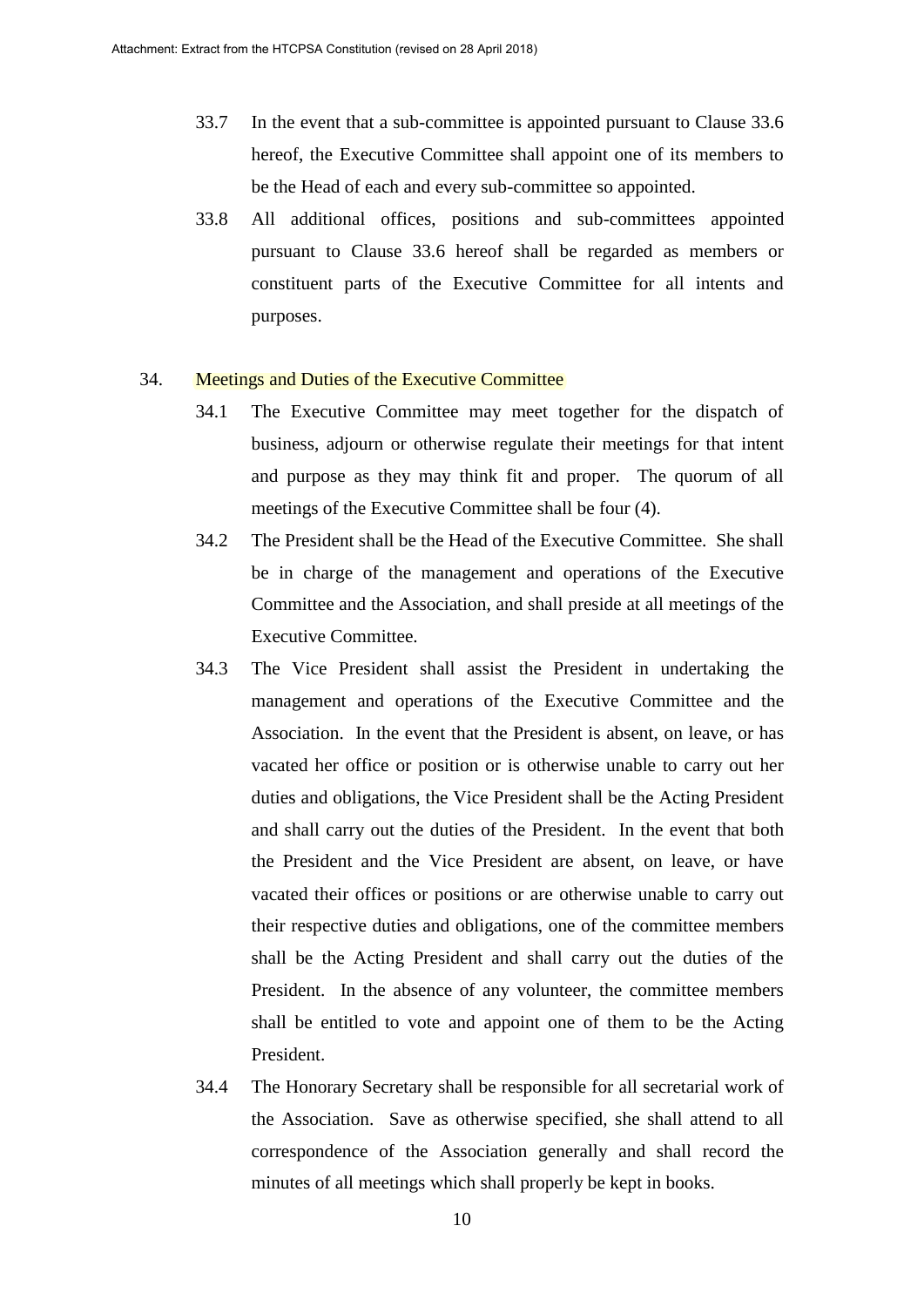- 34.5 The Honorary Treasurer shall be responsible for all financial matters of the Association generally. Without limitation to the generality of the foregoing, the Honorary Treasurer shall:-
	- 34.5.1 approve and certify or otherwise deal with any submission by any of the committee members for payment out of the funds of the Association;
	- 34.5.2 sign all cheques jointly with either the President or the Vice President or any other signatory duly authorised by the Executive Committee, or otherwise make payments with the due approval of the Executive Committee;
	- 34.5.3 properly keep a set of books of account on all sums of money received and expended by the Association and such books of accounts shall be kept at the registered office of the Association;
	- 34.5.4 promptly produce upon request a detailed account with all relevant explanations and supporting vouchers duly signed by any committee members and approved by the Treasurer;
	- 34.5.5 draft and prepare the annual budget for adoption or otherwise by the Executive Committee; and
	- 34.5.6 prepare and present the annual financial report to the Executive Committee at its meeting
- 34.6 The Membership Officer shall be responsible for all matters relating to membership, including but not limited to collecting the membership fees from the successful applicants for the respective membership, inviting eligible persons to join the Association, and properly keep and bring up to date records of all members of the Association together with their correspondence address and contact numbers.
- 34.7 The Public Relations Officer shall be responsible for all matters concerning public relations, both external and internal, of the Association.
- 34.8 The Community Work Officer shall be responsible for organising and promoting all recreational, social, cultural, educational, civic or religious functions and activities of the Association.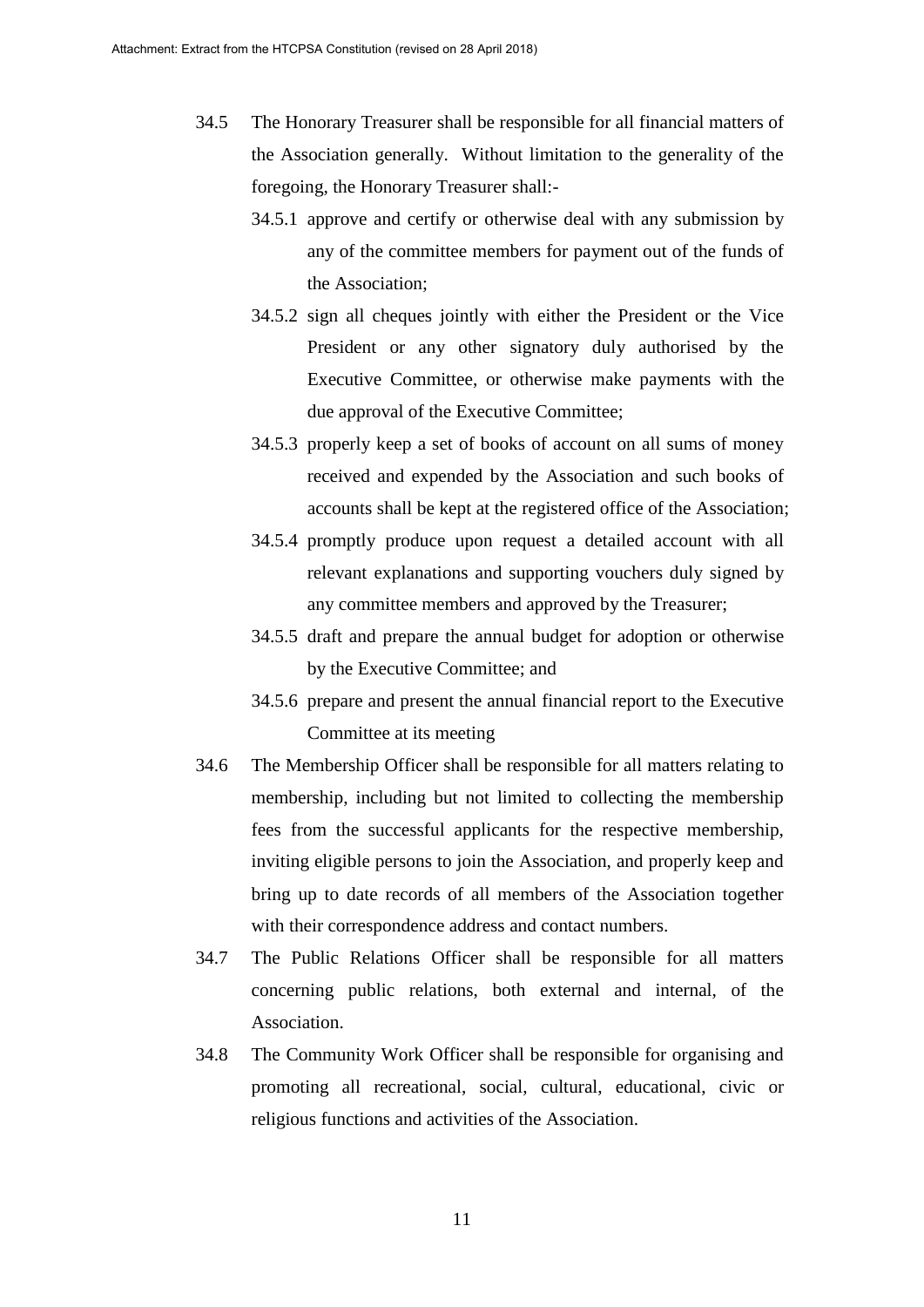- 34.9 The Fund-Raising Officer shall be responsible for organizing all functions and activities of the Association for the purposes of raising funds for the attainment of the Objects.
- 34.10 Questions and matters arising at any meeting of the Executive Committee shall be decided by a majority on a show of hands and in case of an equality of votes, the chairman of the meeting shall have a second or casting vote. For the avoidance of doubt, subject to Clause 34.11 hereof, every committee member who is present in person at the meeting and entitled to vote shall have one (1) vote.
- 34.11 A committee member shall not be entitled to sit as a member thereof in any of its meetings where her own interest and/or conduct is concerned. For the avoidance of doubt, the committee member shall not be entitled to exercise her voting rights in any resolutions relating thereto.

# 35. Vacation of Office / Disqualification of Committee Members

Any office of the Executive Committee shall be vacated or any committee member shall be disqualified from holding her office or position at the Executive Committee if, during the term of her office, she:-

- 35.1 is convicted of any criminal office involving dishonesty by any court of competent jurisdiction;
- 35.2 resigns her office by giving a written notice to that effect to the Association; or
- 35.3 without just cause or excuse has been absent for a period of three (3) months from meetings of the Executive Committee held during that period and no prior permission for such absence have been obtained from the Executive Committee.

12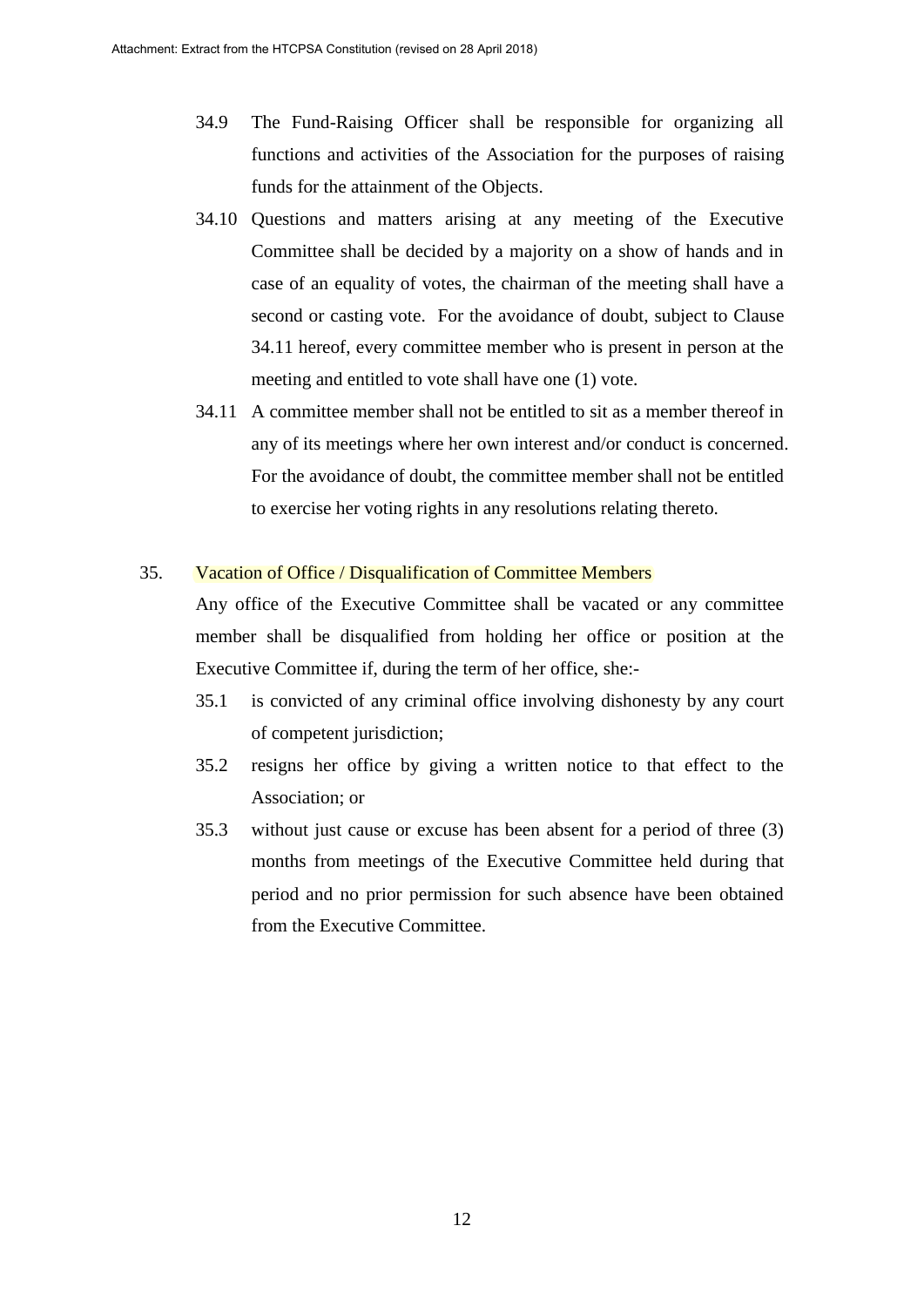### **IX. ELECTION OF MEMBERS OF EXECUTIVE COMMITTEE**

40. Nomination and Election

The offices or members of the Executive Committee shall be elected and appointed every two (2) years at the Annual General Meeting by a simple majority vote in either one of the following manners, namely, "Election to Office" or "Election to Committee":-

## Election to Office

- 40.1 All candidates for election to a specified office or position set out under Clause 32.1 hereof must fulfill the following requirements:-
	- 40.1.1 she must be an Ordinary Member or a Life Member of the Association;
	- 40.1.2 she must be nominated as a candidate by one (1) member (Ordinary or Life), Honorary President or Patron of the Association;
	- 40.1.3 her nomination must be seconded by at least two (2) members (Ordinary or Life) of the Association; and
	- 40.1.4 she must have indicated her consent to accept the office or position if elected.
- 40.2 The offices and positions set out under Clause 32.1 hereof shall be elected by ballot or a show of hands by the Ordinary Members and Life Members of the Association present in person at the Annual General Meeting.

Election to Committee

- 40.3 All candidates for election to be members of the Executive Committee must fulfill the following requirements:-
	- 40.3.1 she must be an Ordinary Member or a Life Member of the Association;
	- 40.3.2 she must be nominated as a candidate by one (1) member (Ordinary or Life), Honorary President or Patron of the Association;
	- 40.3.3 her nomination must be seconded by at least two (2) members (Ordinary or Life) of the Association; and
	- 40.3.4 she must have indicated her consent to be a member of the Executive Committee if elected.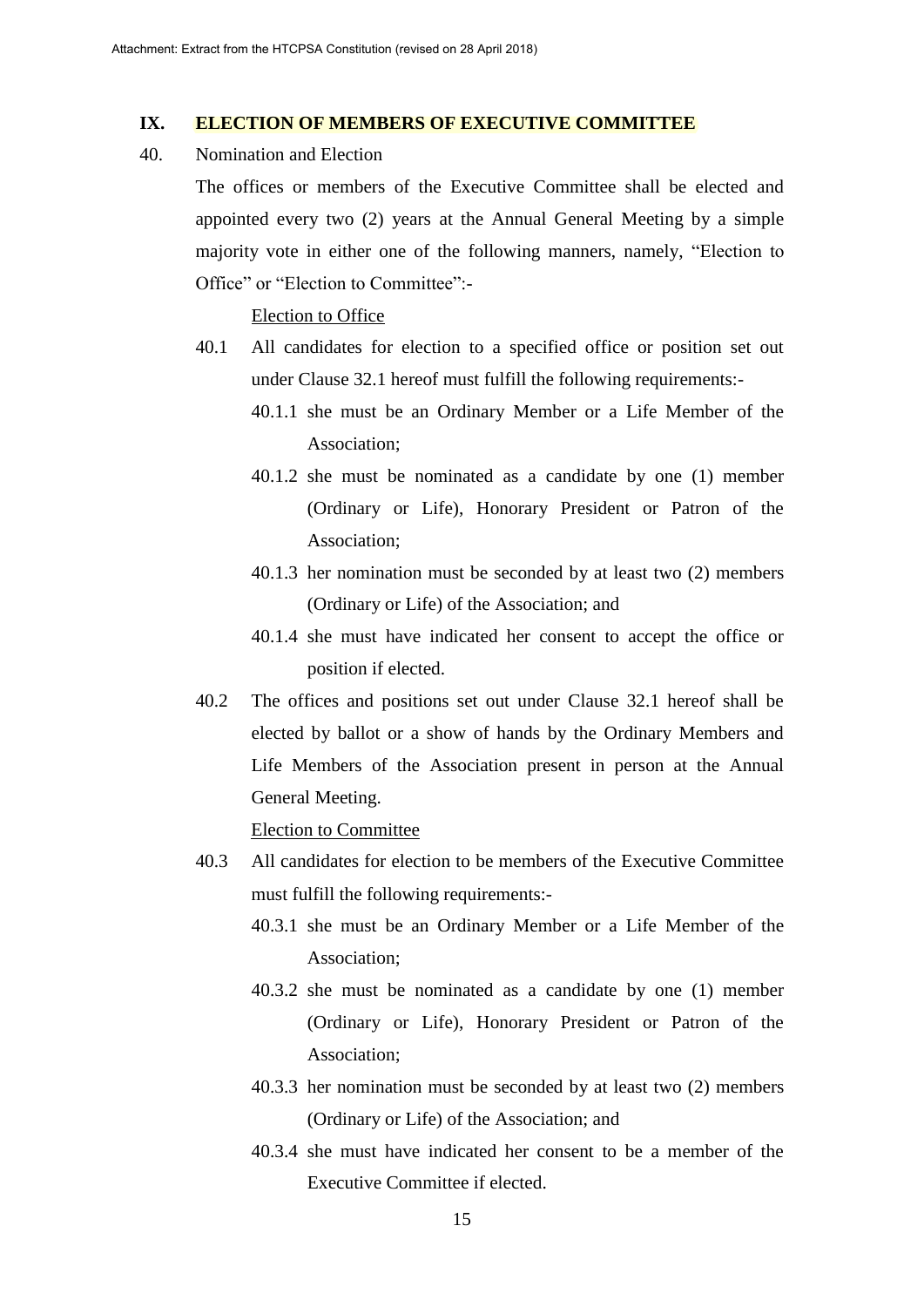- 40.4 In the absence of any objection to the appointment from any members who are present in person at the Annual General Meeting and entitled to vote thereat, the candidates shall be appointed as members of the Executive Committee.
- 40.5 Within 14 days after the appointment pursuant to Clause 40.4 hereof, the new members of the Executive Committee shall meet and elect amongst themselves for the purpose of assigning the specified offices and positions set out in Clause 32.1 hereof to the new members. All nominations for a specified office or position must have given their consent to accept the same if elected.

General

- 40.6 All candidates for election must be present in person at the meetings for elections or have indicated in writing their willingness to accept their respective offices or positions if elected.
- 40.7 All nominators and seconds must be present in person at the meetings for elections or must reduce their nominations and secondings in writing.
- 40.8 For the avoidance of doubt, subject to Clauses 26.2 and 40.9 hereof, every member of the Association who is present in person at the meetings for election and entitled to vote shall have one (1) vote.
- 40.9 No member of the Association is entitled to exercise her voting rights in any election for which she stands as a candidate.
- 40.10 The outgoing office-bearers shall hand over their respective offices to the new office-bearers within 10 days after election, and shall, if necessary, render full assistance to the new office-bearers over matters that happen during their term of office.

## **XI. ELECTION OF ALUMNI MANAGER**

41. Nomination and Election

The office or position of the Alumni Manager as prescribed by the Education Ordinance (Chapter 279 of the laws of Hong Kong) shall be elected and appointed at the Annual General Meeting once per year by a simple majority vote in the following manners:-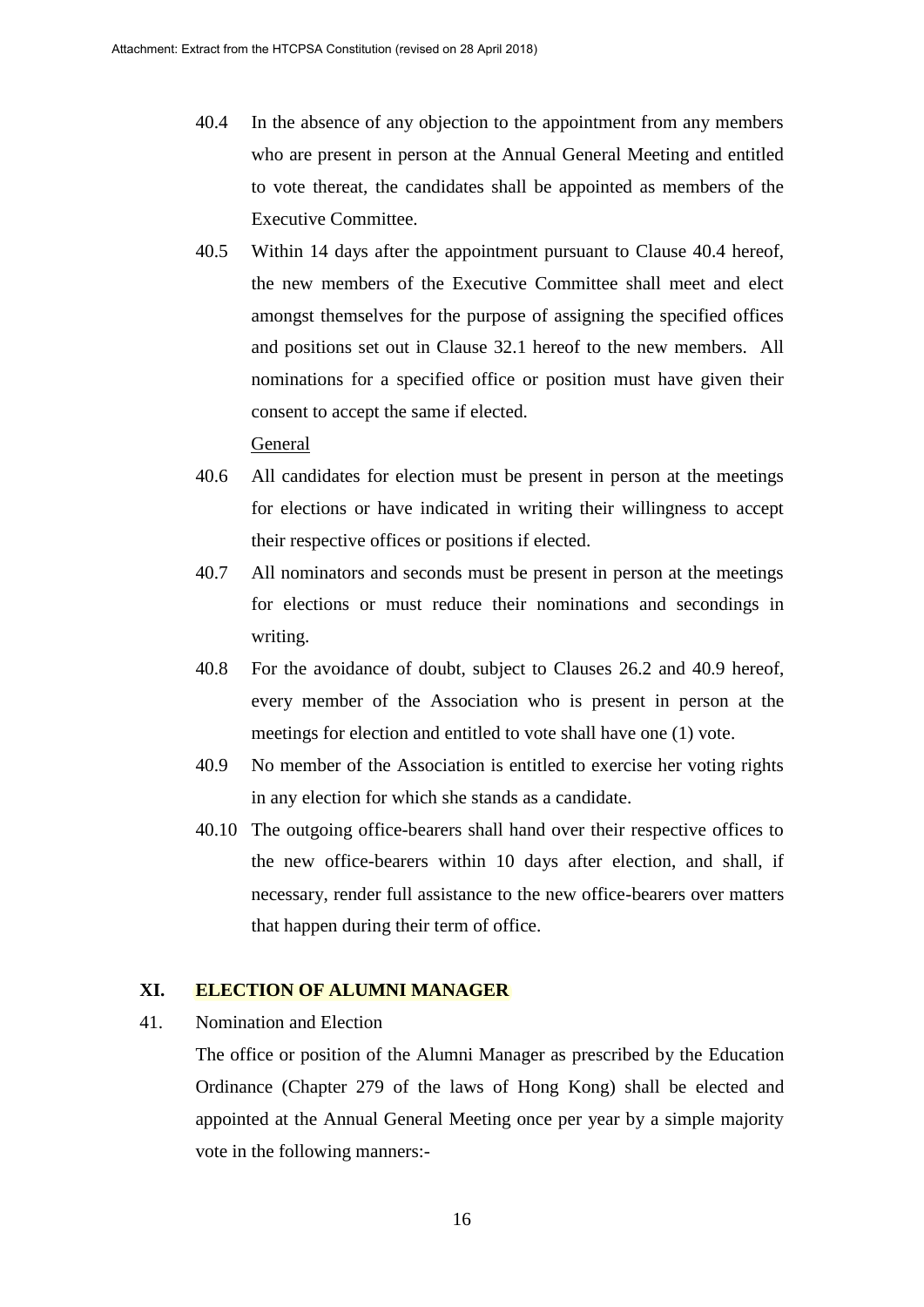- 41.1 All candidates for election to the office or position of the Alumni Manager must fulfill the following requirements:-
	- 41.1.1 she has fulfilled all requirements for acting as an Alumni Manager as prescribed by the Education Ordinance;
	- 41.1.2 she must be an Ordinary Member or a Life Member of the Association;
	- 41.1.3 she must be a graduate of HTC;
	- 41.1.4 she must be nominated as a candidate by two (2) members (Ordinary or Life) of the Association;
	- 41.1.5 her nomination must be seconded by at least three (3) members (Ordinary or Life) of the Association;
	- 41.1.6 she does not have any personal interest in the affairs, business and operations of HTC in that she is not connected with any current student or serving staff of HTC. For the avoidance of doubt, a student or serving staff is connected with a candidate if he/she is a child, grandchild, parent, grandparent, brother, sister or spouse or any person living with the candidate as her partner; and
	- 41.1.7 she must have indicated her consent to accept the office or position if elected.
- 41.2 The office or position of the Alumni Manager shall be elected by ballot or a show of hands by the Ordinary Members and Life Members of the Association present in person at the Annual General Meeting.
- 41.3 In the case of an equality of votes amongst candidates having the greatest number of votes, the office or position of the Alumni Manager shall then be elected by drawing lots from these candidates by the chairman of the meeting.
- 41.4 All candidates for election must be present in person at the meetings for elections or have indicated in writing their willingness to accept the office or position if elected.
- 41.5 All nominators and seconds must be present in person at the meetings for elections or must reduce their nominations and secondings in writing.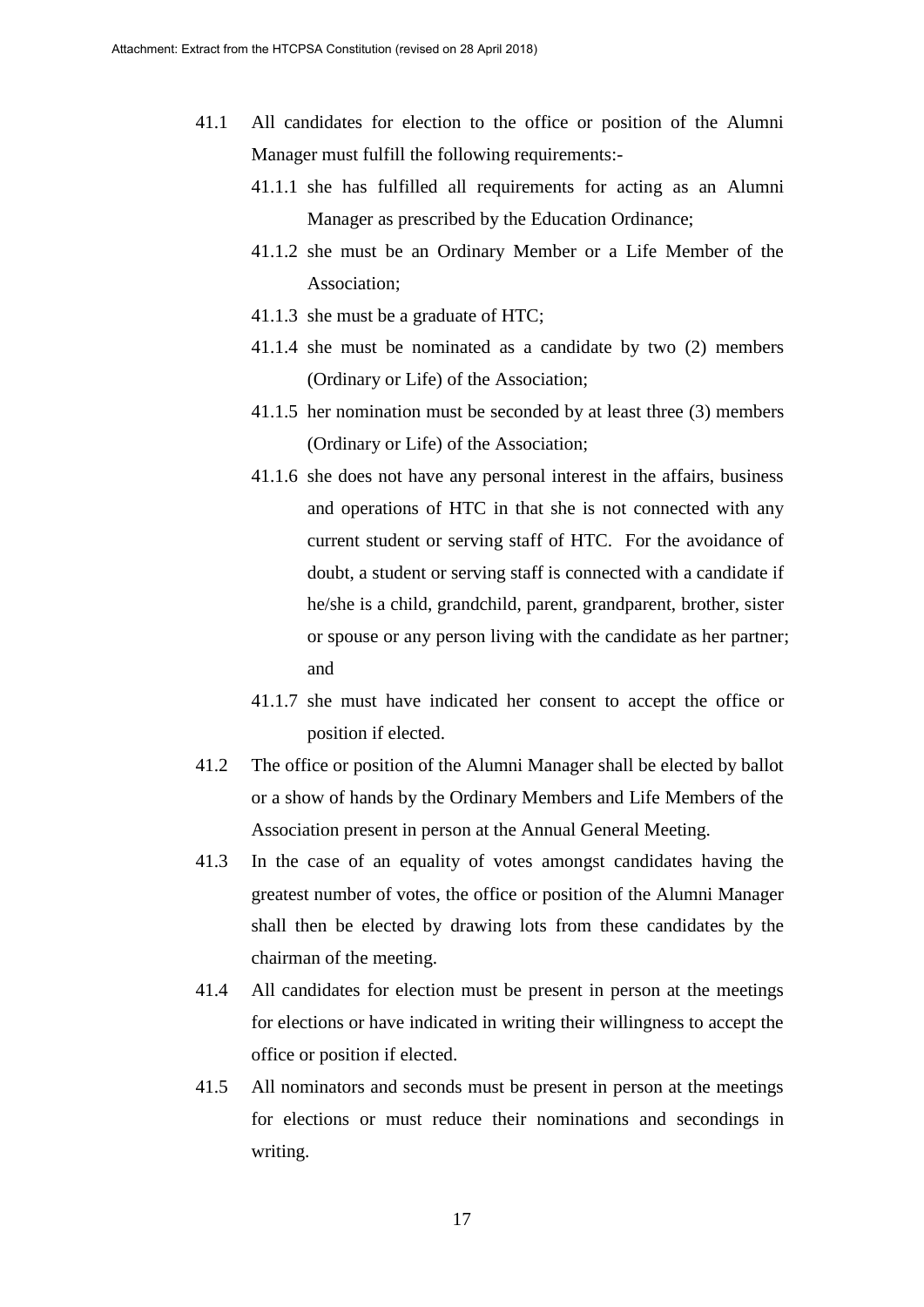- 41.6 For the avoidance of doubt, subject to Clauses 26.2 and 41.7 hereof, every member of the Association who is present in person at the meetings for election and entitled to vote shall have one (1) vote.
- 41.7 No member of the Association is entitled to exercise her voting rights in any election for which she stands as a candidate.
- 41.8 Subject to Clause 42 hereof, an Alumni Manager shall hold office from September of the year of election for twelve (12) calendar months.
- 41.9 Retiring Alumni Manager or past Alumni Manager shall be eligible for re-election as the Alumni Manager subject to a maximum aggregate period of 6 years for each individual, whether the terms of service be consecutive or otherwise.
- 42. Vacation of Office / Disqualification of Alumni Managers
	- 42.1 The office of Alumni Manager shall be vacated and an Alumni Manager shall be disqualified from holding her office or position as the Alumni Manager if any of the following circumstances arises during the term of her office:-
		- 42.1.1 Contravention of the Constitution or any resolution of the Association;
		- 42.1.2 Contravention of any rules or regulations enacted pursuant to Clause 33.4 hereof;
		- 42.1.3 Conviction of any criminal offence involving dishonesty by any court of competent jurisdiction;
		- 42.1.4 Resignation of her office by giving a written notice to that effect to the Association;
		- 42.1.5 A conflict of interest or a possible conflict of interest has arisen in that she has become connected with any current student or serving staff of HTC; or
		- 42.1.6 She is otherwise found unfit and inappropriate to act as the Alumni Manager of the Association.
	- 42.2 In the event that any vacancy shall occur in the office of Alumni Manager by reason of the matters set out under Clause 42.1 hereof, the Executive Committee shall have the power to appoint person as they deem fit and proper from the Ordinary Members or the Life Members